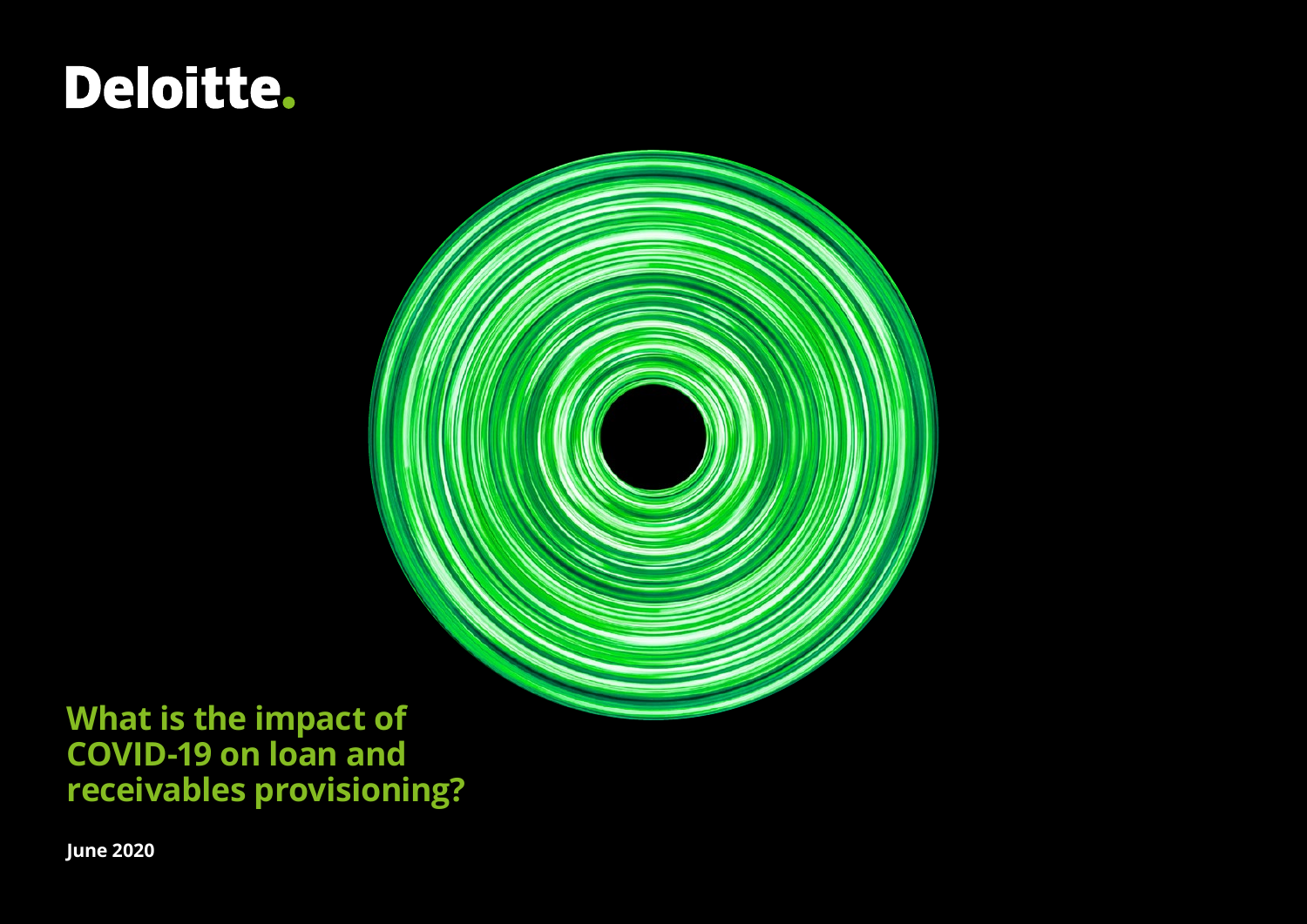# What is the impact of COVID-19 on loan and receivables provisioning?

#### **Expected credit losses (ECL) in a nutshell**

The impairment approach in AASB 9 *Financial Instruments* (AASB 9) is based on expectations as opposed to incurred losses under the predecessor accounting standard. This means it is not necessary for a loss event to occur before credit losses are recognised. Instead, a loss allowance is recognised for expected credit losses and is remeasured at each reporting date for changes in those expected credit losses.

AASB 9 is purposefully designed to be forward looking and reflect expectations of future credit events impacting loans and receivables on the balance sheet. It is important to be careful when determining what 'forward looking' information should be used as it must reflect the forward looking information that existed at the reporting date.

#### **Financial reporting considerations for directors and executives**

The COVID-19 pandemic is affecting all major economic and financial markets, resulting in many sectors facing challenges associated with the economic conditions. The travel, hospitality, leisure, and retail industries have had the sharpest declines in revenue.

As the pandemic evolves, all entities are expected to experience conditions often associated with a general economic downturn, including, but not limited to, financial market volatility and erosion, deteriorating credit, liquidity concerns, further increases in government intervention, increasing unemployment, broad declines in consumer discretionary spending, increasing inventory levels, reductions in production because of decreased demand, layoffs and other restructuring activities. Contingent on the continuation of these circumstances a potential broader economic downturn could result with a prolonged negative impact on an entity's financial results.

Accounting for ECLs for banks is particularly challenging given ECL accounting is designed to incorporate estimations of credit events, and their consequential cash shortfalls, based on a probability weighted approach.

In times of heightened uncertainty these estimations become significantly more difficult.

These challenges also exist for non-bank corporate entities - due to the credit exposure on their trade receivables, contract assets (recognised under AASB 15 *Revenue from Contracts with Customers*) and lease receivables. Such entities should also consider the impact of COVID-19 on their ECL allowances. Similar considerations are needed for ECL allowances for intergroup debt between a parent and a subsidiary in the separate financial statements or loans to joint ventures and associates.

Despite these challenges, organisations are required to make estimates based on reasonable and supportable information.

**In this paper, we highlight some of the governance questions directors and senior executives need to consider when determining the ECL allowance for this reporting period, including:**

- Interest-bearing financial assets (e.g. mortgages, commercial loans etc.)
- **•** Trade receivables, contract assets and lease receivables.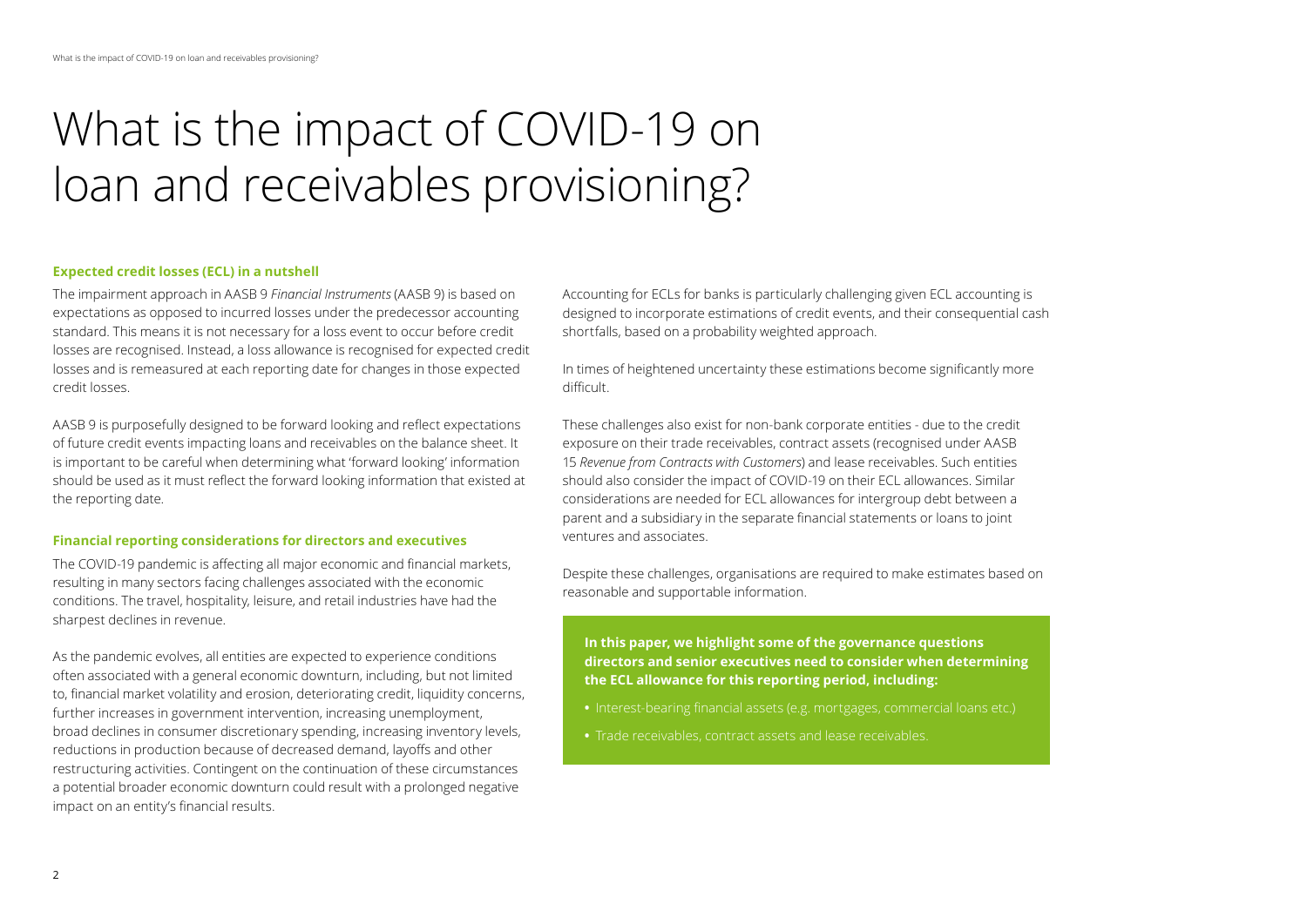### **INTEREST-BEARING FINANCIAL ASSETS**

#### **Economic scenarios**

The economic disruption will need to be reflected in modelling economic scenarios. Due to its pervasive nature, and the need to update general economic inputs such as GDP and unemployment rates, it will be necessary to consider the impact of COVID 19 on specific industry and geographic sectors.

Combining macroeconomic factors such as GDP, interest rates, government support measures and unemployment, with sector specific factors like the reduction in the oil price on a borrower's ability to meet its financial obligations, will be challenging. Historical data that does not reflect the current economic environment is unlikely to give reliable forecasts in such uncertain times.

Multiple economic scenarios should incorporate different speeds at which borrowers may resume payments, i.e. the cure rate. Including multiple economic scenarios is particularly important in such uncertain times given that the fact that the cash shortfalls that occur in an economic downturn are not linear. The probabilities assigned to multiple economic scenarios are likely to warrant disclosures of estimation uncertainty.

For many entities, the primary ECL model will provide information without necessarily incorporating multiple economic scenarios. Typically, these multiple economic scenarios are incorporated by amending the primary model using model overlays or adjustments.

## **Questions to consider**

**Methodology:** What is the approach to overlay multiple economic scenarios into the ECL measurement? For example, banks may consider a 'V shaped' economic recovery scenario that reflects rapid recovery of distressed borrowers. In other words, a sharp drop and a quick recovery. However, given the uncertainty over whether such a recovery will occur, inclusion of other more distressed downside economic scenarios should be considered, such as a 'U shaped' economic recovery where the pace of the recovery is slower. Another possibility could be a double-dip recovery scenario or 'W-shaped' economic recovery or as Deloitte Access Economics describes it a series of waves.

# $(\boxtimes)$

 $(\boxtimes)$ 

*The questions then is:* Does the adopted methodology appropriately consider and document:

– Underlying assumptions about the timing and level of recovery ('U-shape', 'V-shape' or 'W-shape' economic recovery) and the basis for these assumptions?

- The data used and the sources of this data?
- The probability weightings that were applied and the basis for these weightings?

**Governance:** Have governance mechanisms, such as additional credit risk management-focused audit committee meetings, or board credit risk sub-committees, been established or expanded to facilitate a sufficient and robust challenge of economic scenarios and related assumptions? Is there appropriate documentation including ECL methodology memorandums and/or minutes to document conclusions made and the basis for those conclusions?



 $\Xi$ 

**Internal Controls:** What internal controls have been put in place around manual model overlays and are they appropriate to address the associated risks?



**Disclosure:** Do financial reporting disclosures need to be amended to provide users with sufficient and appropriate information to understand:

- How forward looking information has been incorporated into the ECL in the context of COVID-19?
- Changes in estimation techniques during the reporting period and the reasons for those changes?
- Significant assumptions made during the reporting period?
- How sensitive the ECL allowance is to the significant assumptions relating to the forward looking information?



**Broader consistency:** Are the economic scenarios reflected in ECL overlays consistent with those used in other areas of financial reporting, for example, in the going concern analysis and impairment analysis?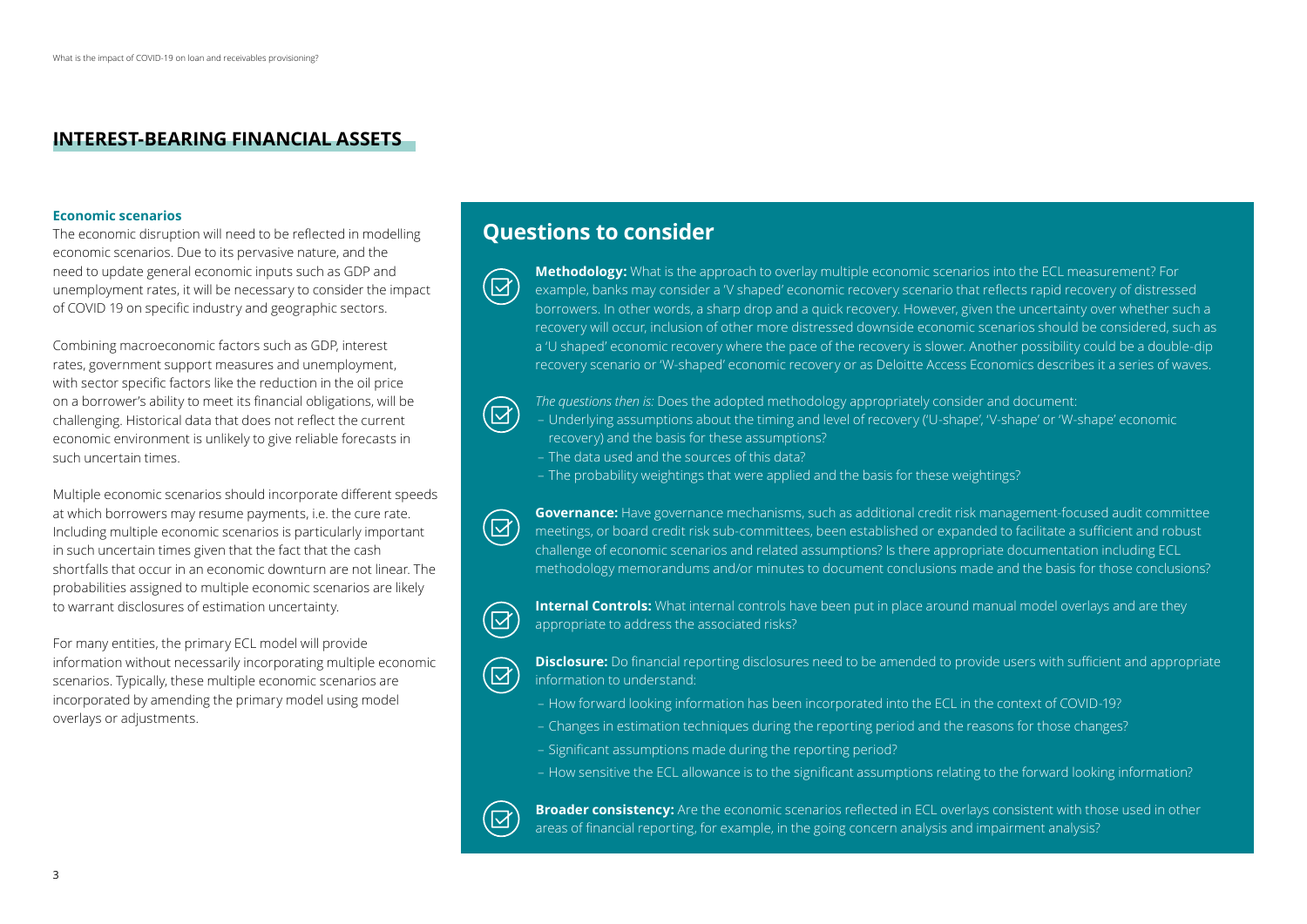#### **Staging of the ECL**

As part of the process to measure an expected credit loss, AASB 9 requires entities to initially use a low probability of default (PD). This will result in a smaller provision amount. Then, when there is a significant increase in credit risk (SICR), a higher PD is used to measure the expected credit loss. This will result in a larger provision amount. Using a lower PD initially and then a higher PD when there is a SICR is commonly referred to as the 'staging' of the ECL. Consequently, the size of the ECL is directly impacted by whether there has been a SICR.

Many banks have offered payment holidays to a broad range of their customers given the current economic environment rather than tailoring it to the customer's specific situation. Credit systems modelling ECLs commonly consider changes such as payment holidays or arrears as evidence of a SICR. This is because customers typically renegotiate terms of a loan and require payment holidays when they experience hardship. Consequently, when a payment holiday is granted, the credit system may automatically trigger a remeasurement of the ECL using a higher PD.

However, in the COVID-19 economic environment, payment holidays and even arrears are not necessarily indicators of SICR. On the one hand, there are customers that simply have short-term liquidity constraints rather than an increase in their risk of defaulting on the debt altogether. On the other hand, there some customers that are truly in financial difficulty. Separating those that are in financial difficulty from those that are not will be an operational challenge. Granting payment holidays is just one example of a trigger that may cause challenges for the appropriate staging of the ECL measurement. There may be other triggers or inputs that will result in similar challenges.

Credit modelling systems may need to be amended given that not all payment holidays in the current environment are necessarily indicative of a SICR and this may be a model limitation. Like economic scenario overlays, entities may employ the use of overlays to adjust results and correct the model limitations. For example, an entity may switch off the automatic triggers in their ECL models indicating a SICR (i.e. payment holidays). The entity may then use overlays such as statistical analyses or other supportable methods to establish the portion of the portfolio where there was a SICR.

## **Questions to consider**

**Impact assessment:** Has an approach been identified to determine which indicators of a SICR in the current ECL model are being inappropriately triggered as a result of COVID-19 (for example, payment holidays granted as a result of COVID-19 as opposed to the specific situation of the customer)? Has this approach been properly documented?

 $\overline{\Xi}$ 

**Methodology:** What specific model overlays have been designed to address model limitations related to staging as a result of COVID-19. For example, if the automatic triggers causing the staging problems are switched off, what overlays have been done to reflect the correct staging of the ECL? Does the adopted methodology appropriately consider and document the:

- Objective of each model overlay (for example, to address staging as a result of removing redundant automatic triggers)?
- Underlying assumptions, how were they developed and how are they supported?
- Data used, the sources of this data, and how it was determined to be an appropriate data source?

**Governance:** Have governance mechanisms, such as additional credit risk management-focused audit committee meetings, or board credit risk sub-committees, been established or expanded to facilitate sufficient and robust challenge of staging overlays and related assumptions? Is appropriate documentation including ECL methodology memorandums and/or minutes prepared to document conclusions made and the basis for those conclusions?



 $(\boxtimes)$ 

**Internal Controls:** What internal controls have been put in place around manual model overlays and are they appropriate to address the associated risks?

**Disclosure:** Do financial reporting disclosures need to be amended to provide users with sufficient and appropriate information to understand significant assumptions made during the reporting period related to staging of the ECL measurement?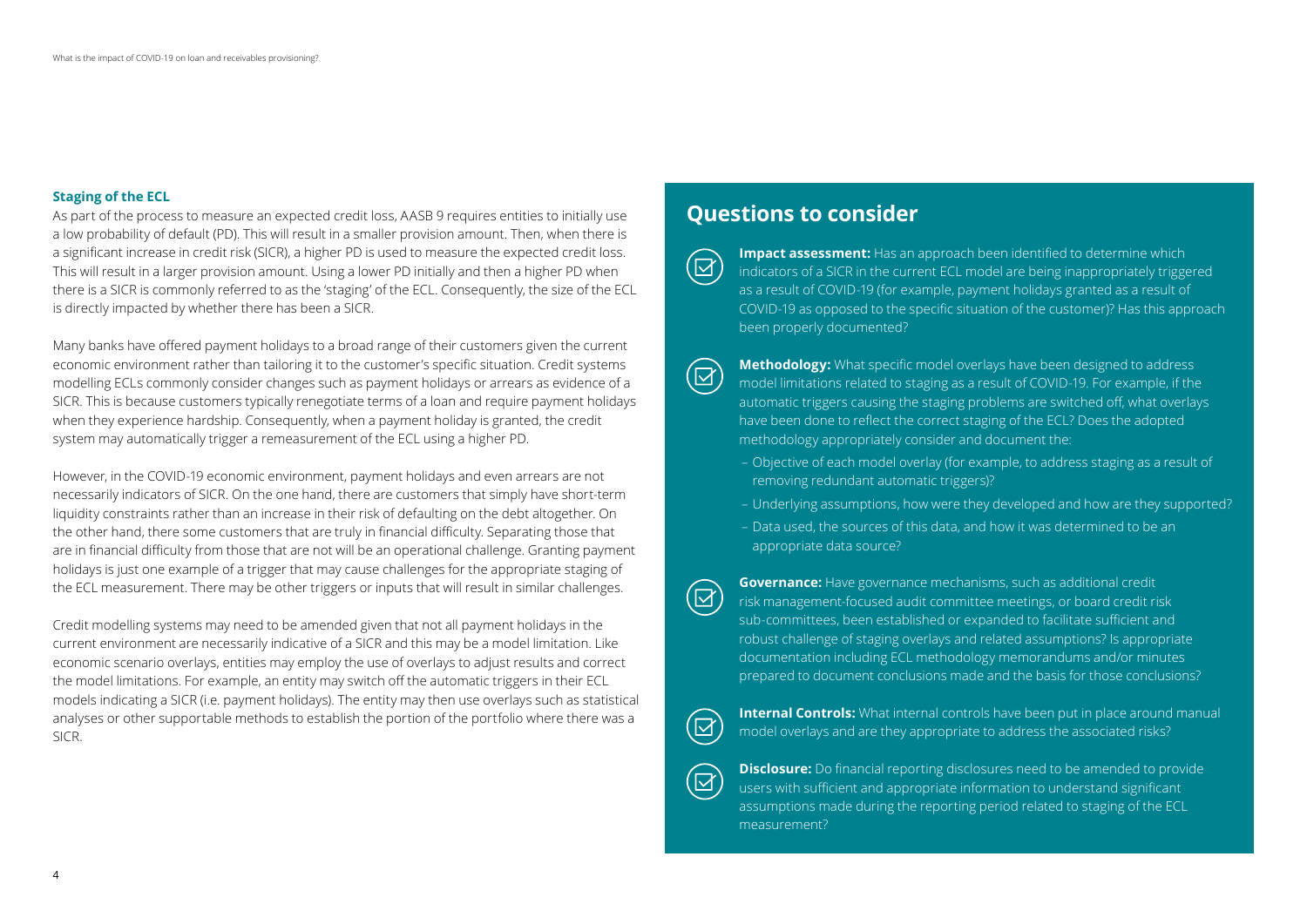### **TRADE RECEIVABLES, CONTRACT ASSETS, LEASE RECEIVABLES**

AASB 9 allows for a simplified approach to measuring an ECL for trade receivables, contract assets and lease receivables which reduces the complexity of the estimate. Under this approach there is no requirement for a complex staging analysis to be performed. Rather, under the simplified approach, the ECL is always measured at the higher PD.

Most entities use what is commonly referred to as a 'provision matrix' as a means of measuring the ECL for short-term trade receivables, contract assets and lease receivables. A provision matrix applies the relevant loss rates to the trade receivable balances outstanding (i.e. a trade receivable ageing analysis). An entity would apply different loss rates depending on the number of days that a trade receivable is past due. For example:

| Trade<br>receivables | 0 days<br>past due | 30 days<br>past due | 60 days<br>past due | 90 days<br>past due | More than<br>120 days<br>past due |
|----------------------|--------------------|---------------------|---------------------|---------------------|-----------------------------------|
| Loss rate            | 1%                 | 2%                  | 3%                  | 20%                 | 100%                              |

A provision matrix is largely based on historical losses and a statistical analysis of the historical data to determine the loss rates used to determine the ECL. The average historical credit losses on a large group of trade receivables provided the basis for a reasonable estimate of the ECL estimate.

However, AASB 9 requires that historical loss rates are adjusted to reflect current conditions and estimates of future economic conditions (i.e. forward looking information). This means that the provision matrix needs to be updated to reflect the COVID-19 economic environment. Similar to the economic scenarios discussed above, adjustments (or 'model overlays') will likely be required that are inherently judgemental.

# **Questions to consider**

 $\overline{\mathbf{z}}$ 

 $\left( \boxtimes \right)$ 

 $\overline{\boxtimes}$ 

 $(\boxtimes)$ 

**Methodology:** How are changes in the current economic environment as a result of COVID-19 and forward looking information being incorporated in the specific provision matrix? Does the adopted methodology appropriately consider and document the:

- Disaggregation of the receivable portfolio and the basis for disaggregation? For example, the portfolio may be disaggregated based on the particular industry of the customers making up the receivable balance.
- Data used and the sources of this data? For example, a 10% decline in industry activity.
- Assumptions used and how they were developed? For example, a 10% decline in industry activity could be used as a base for increasing historical losses by 10% if a correlation can be demonstrated. This adjusted historical loss could then be used to calculate the loss rates in the provision matrix.

**Governance:** Have governance mechanisms, such as additional credit risk management-focused audit committee meetings or board credit risk sub-committees, been established or expanded to facilitate sufficient and robust challenge of forward looking information and related assumptions? Is appropriate documentation including ECL methodology memorandums and/or minutes prepared to document conclusions made and the basis for those conclusions?

**Internal Controls:** What internal controls have been put in place around manual model overlays and are they appropriate to address the associated risks?

**Disclosure:** Do financial reporting disclosures need to be amended to provide users with sufficient and appropriate information to understand:

- How forward looking information has been incorporated into the ECL in the context of COVID-19?
- Changes in estimation techniques during the reporting period and the reasons for those changes?
- Significant assumptions made during the reporting period?
- How sensitive the ECL allowance is to the significant assumptions relating to the forward looking information?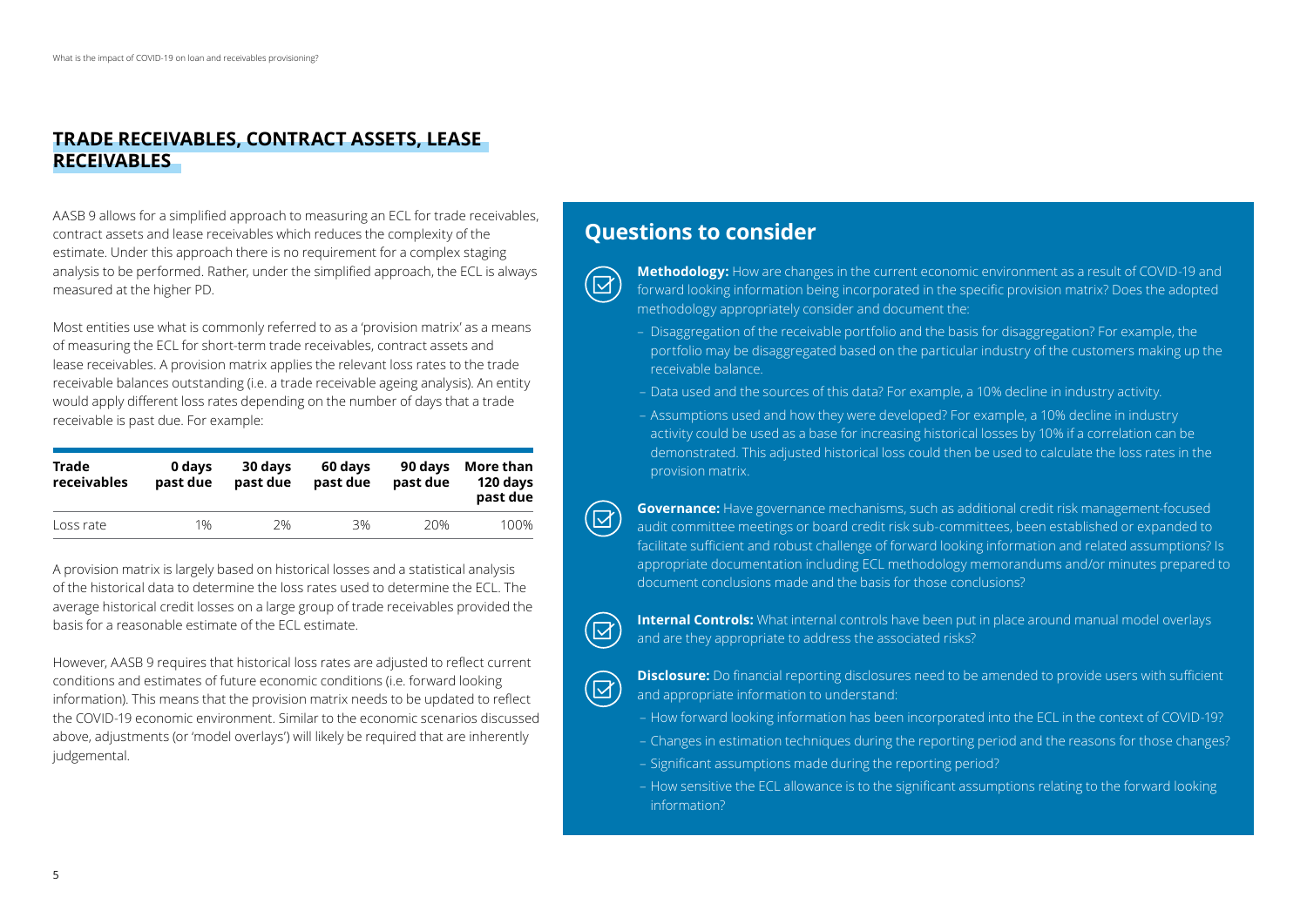## **OTHER DELOITTE RESOURCES**

Please visit Deloitte's IASplus website for global publications as well as the Deloitte Australia website for more information on accounting matters related to COVID-19 and ECLs.

IFRS in Focus – Accounting considerations related to COVID-19: <https://www.iasplus.com/en/publications/global/ifrs-in-focus/2020/coronavirus>

IFRS in Focus – Expected credit loss accounting considerations related to COVID-19 <https://www.iasplus.com/en/publications/global/ifrs-in-focus/2020/credit-loss-covid-19>

Applying the expected credit loss model to trade receivables using a provision matrix [https://www2.deloitte.com/content/dam/Deloitte/au/Documents/audit/deloitte-au-audit-applying-expected-credit-loss-model-trade-receivables-using-provision-matrix-030519.pdf](https://www2.deloitte.com/content/dam/Deloitte/au/Documents/audit/deloitte-au-audit-applying-expected-credit-loss-model-trade-receivables-using-provision-matrix-030519.pdf ) 

Measurement of expected credit losses for intercompany loan assets with no documented contractual terms [https://www2.deloitte.com/content/dam/Deloitte/au/Documents/audit/deloitte-au-audit-expected-credit-losses-intercompany-loans-130519.pdf](https://www2.deloitte.com/content/dam/Deloitte/au/Documents/audit/deloitte-au-audit-expected-credit-losses-intercompany-loans-130519.pdf ) 

Deloitte Access Economics – Economic scenarios for COVID-19 recovery <https://www2.deloitte.com/au/en/pages/economics/articles/economic-scenarios-covid-19-recovery.html>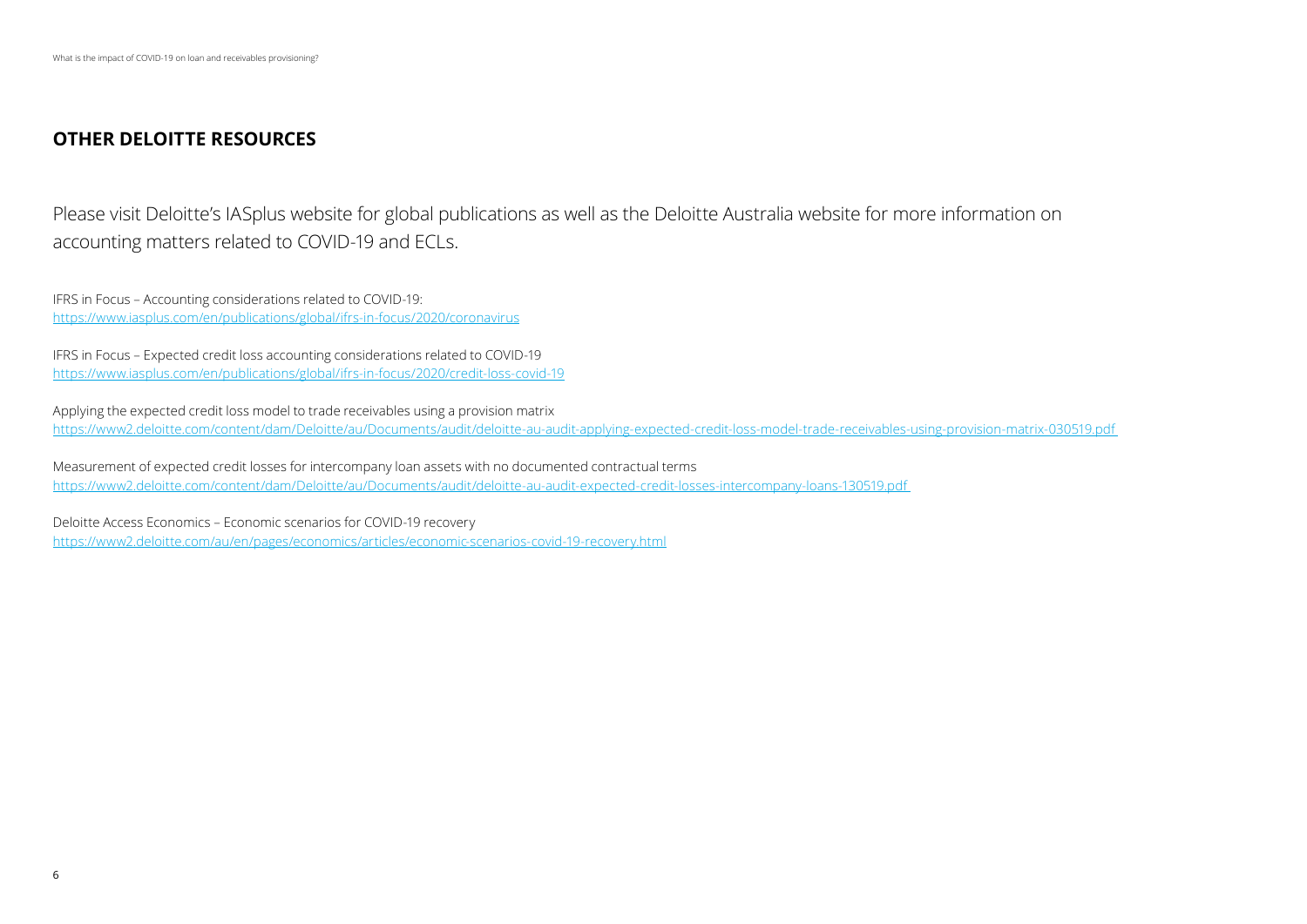# Contacts

#### **Henri Venter**

**Partner** Audit & Assurance M: +61 434 089 412 E: heventer@deloitte.com.au

#### **Alison White**

**Partner** Audit & Assurance M: +61 416 661 464 E: aliswhite@deloitte.com.au

#### **Gareth Bird**

**Partner** Audit & Assurance M: +61 426 878 250 E: gbird@deloitte.com.au

#### **Delarey Nell**

**Partner** Audit & Assurance M: +61 422 666 805 E: dnell@deloitte.com.au

#### **Rebecca Jones**

**Partner** Audit & Assurance M: +61 411 950 541 E: rebejones@deloitte.com.au

### **Jamie Gatt Partner** Audit & Assurance

M: +61 414 532 156 E: jagatt@deloitte.com.au

#### **Anna Crawford**

**Partner** Audit & Assurance M: +61 420 975 591 E: acrawford@deloitte.com.au

**Heather Baister Partner** Audit & Assurance M: +61 409 696 886 E: hebaister@deloitte.com.au

#### **David Brown**

**Principal** Audit & Assurance M: +61 429 040 201 E: davbrown@deloitte.com.au

#### **David Rodgers**

**Partner**

Audit & Assurance M: +61 410 541 678 E: drodgers@deloitte.com.au

#### **Mark Stretton**

**Partner** Audit & Assurance M: +61 414 235 777 E: mstretton@deloitte.com.au

#### **Mark Lumsden**

**Partner** Audit & Assurance M: +61 428 022 165 E: mlumsden@deloitte.com.au

#### **Lani Cockrem**

**Partner** Audit & Assurance M: +61 401 297 547 E: lcockrem@deloitte.com.au